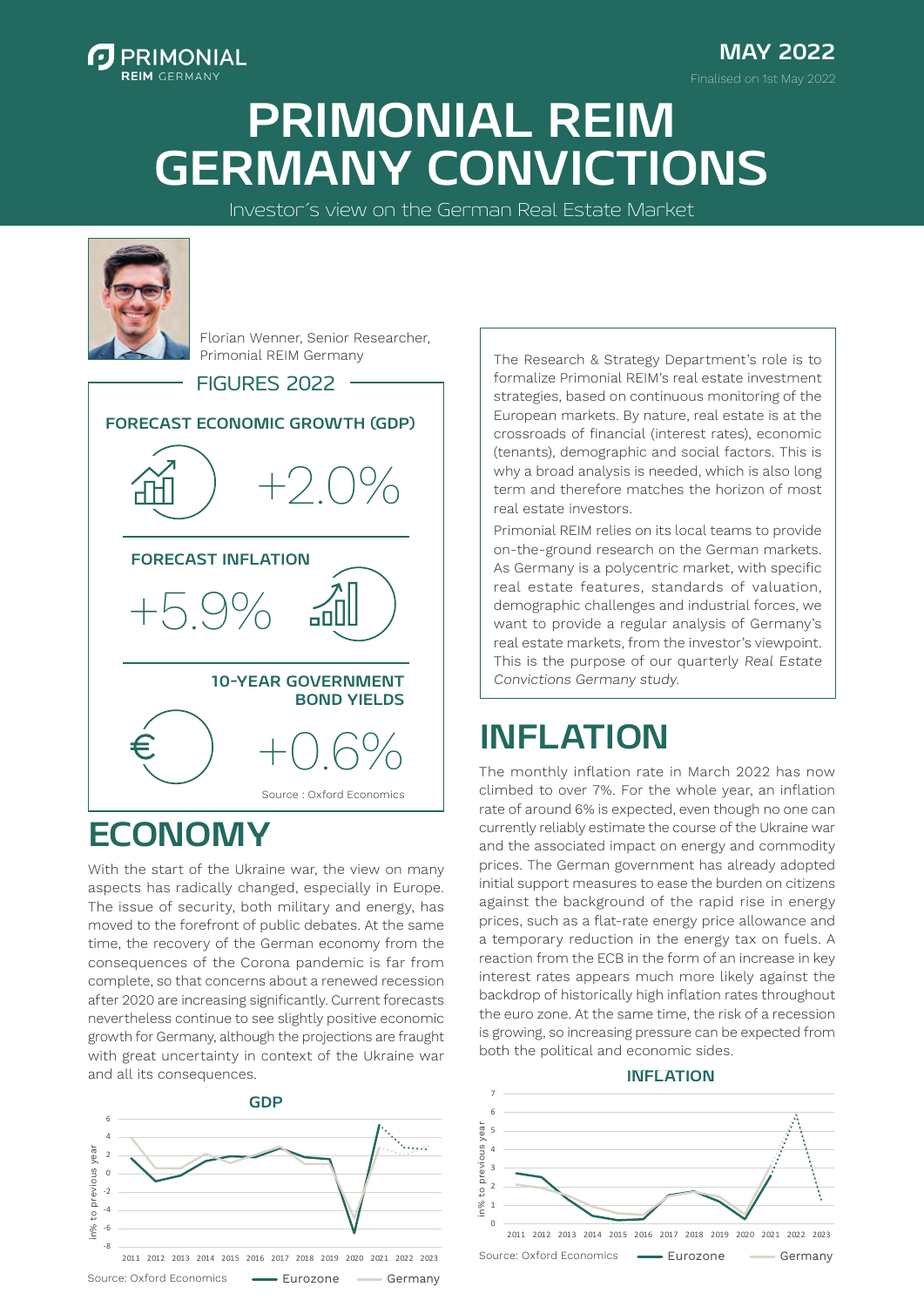### **EXCURSUS: STAGFLATION AND REAL ESTATE, FROM A HISTORICAL PERSPECTIVE**

In the light of the highest monthly inflation in around 40 years and the simultaneous increasing risk of recession for the German economy, the risks of stagflation are increasing. This refers to a phase characterized by aboveaverage inflation and below-average economic growth. In addition, unemployment rises in stagflation years. Particularly with regard to employment figures, there have been no negative signs of increased unemployment to date. Nevertheless, the question naturally arises for investors as to which asset classes have historically performed best through a phase of stagflation. If we

**PRIMONIAL DEIM CEDMAND** 

> look at the performance of the German real estate market since reunification, we can see that real estate, especially residential real estate, has come through stagflation years well. Compared to the best-known German stock market index (DAX), the performance of real estate has been better with much lower volatility.

> Even if the short phases of mild stagflation are not comparable in scale with the situation in 2022, it can still be stated that real estate is less vulnerable than financial assets in the light of impending stagflation.



#### **AVERAGE TOTAL RETURN PER YEAR GERMAN REAL ESTATE**

Source: Primonial REIM Research and Strategy according to bulwiengesa

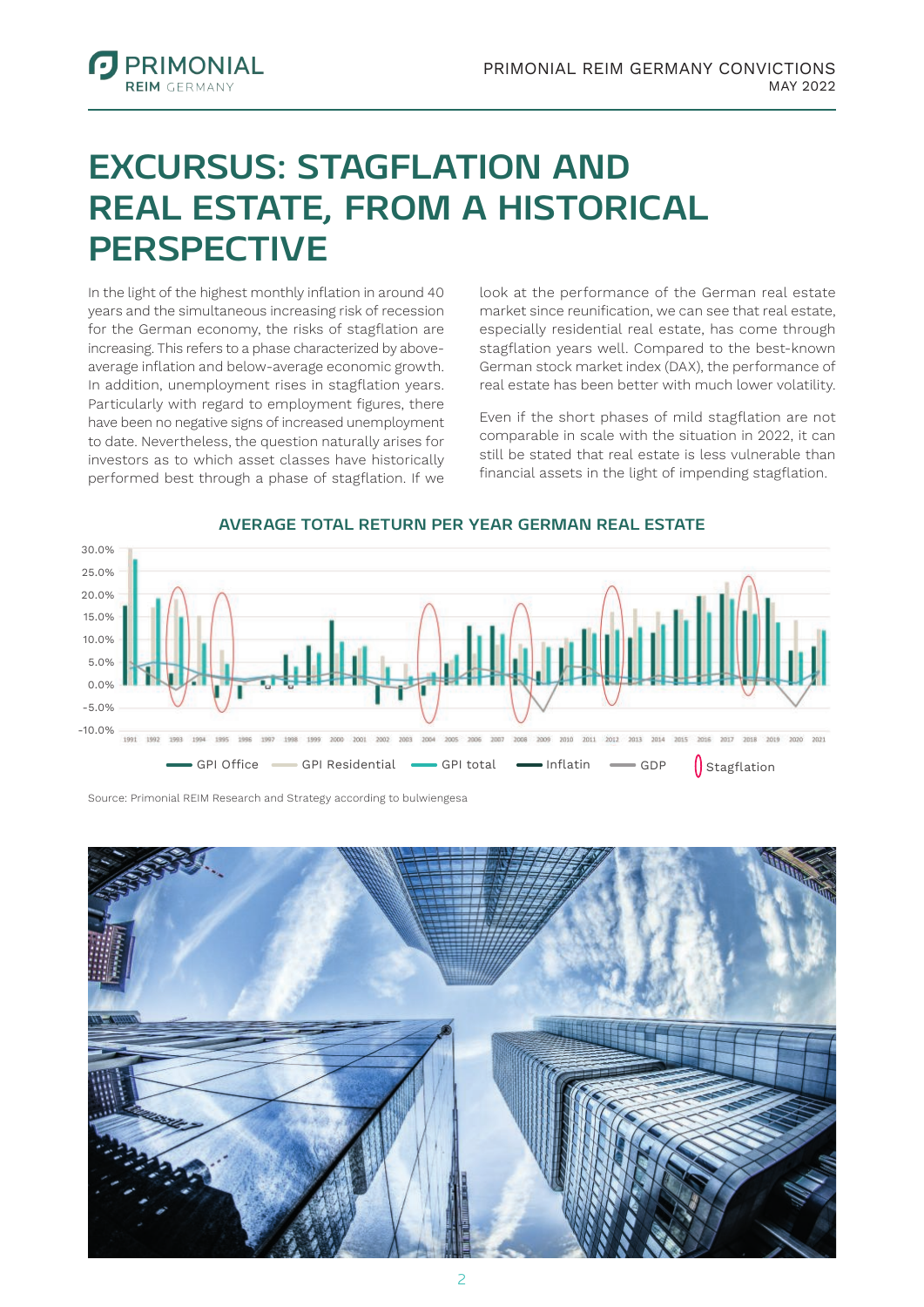

### **GERMAN REAL ESTATE CLIMATE**

The Real Estate Climate Index serves as a barometer of sentiment in the individual asset classes. For this purpose, 1,200 decision-makers from the real estate sector are surveyed monthly using an online questionnaire. The Real Estate Climate is considered an early indicator to identify trends and possible turning points. The scale ranges from 0 to 200 counter points. Values below 100 indicate increasing uncertainty or skepticism.

Following the outbreak of the Ukraine war, sentiment has deteriorated slightly in all asset classes. The only exception is the hotel segment, where the prospect of an almost corona-free vacation season has slightly improved sentiment, although the level of 81.5 points is still low and uncertainties regarding the hotel sector continue to be felt, especially in the institutional sector. Logistics and housing continue to top the sentiment barometer. Office remains in the middle with a value slightly below the 100-point mark.

Even though the overall mood for real estate investments is positive, the pressure on real estate is increasing from three sides at once. On the one hand, the challenges posed by energy requirements to reduce CO2 consumption in the building sector are increasing. At the same time, construction interest rates have jumped in recent months. For a real estate financing with a 10 year term, around 2% is now due. High inflation rates combined with expectations of rising key interest rates in the near future have also led to an increase in yields on German government bonds. With yields on real estate remaining unchanged or even falling, this means that the risk premium for real estate and thus the relative advantageousness of real estate investments is falling. Nevertheless, the current real estate price trend shows no signs of declining demand (see investment volume).



#### **REAL ESTATE CLIMATE INDEX**

Source: Primonial Reim Research and Strategy according to Deutsche Hypo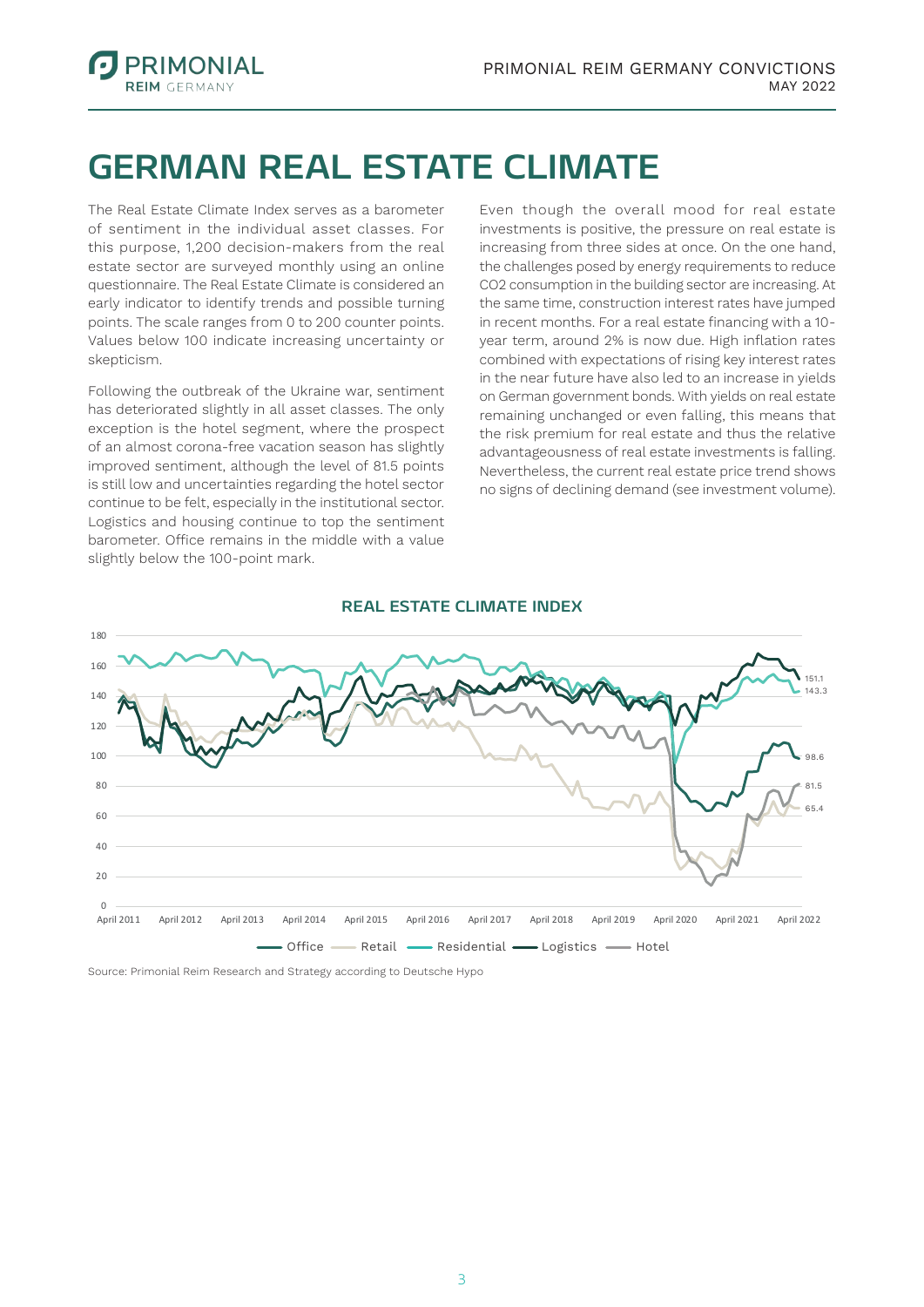

### **INVESTMENT VOLUME**

The first quarter of 2022 is characterized by high investment volumes. Possible effects of the Ukraine war have hardly played a role so far, also because the majority of transactions were already completed or prepared before the outbreak of the war. The second quarter of 2022 will show how strongly the effects of the Ukraine conflict will be felt on the German real estate market.

The overall transaction volume in Q1/2022 was around EUR 12.1 billion. The highest transaction volumes in the first quarter were achieved with office and residential properties. Logistics properties continue to enjoy high popularity, even though the increasing supply shortage is becoming more noticeable. Accordingly, the transaction volume for logistics properties is slightly below the level of the last two quarters of the previous year.

The share of foreign buyers was around 40% in the first quarter of 2022. There were hardly any purchases by listed real estate companies.



### **TRANSACTION VOLUME PER ASSET CLASS**

Source: Primonial Reim Research and Strategy according to RCA

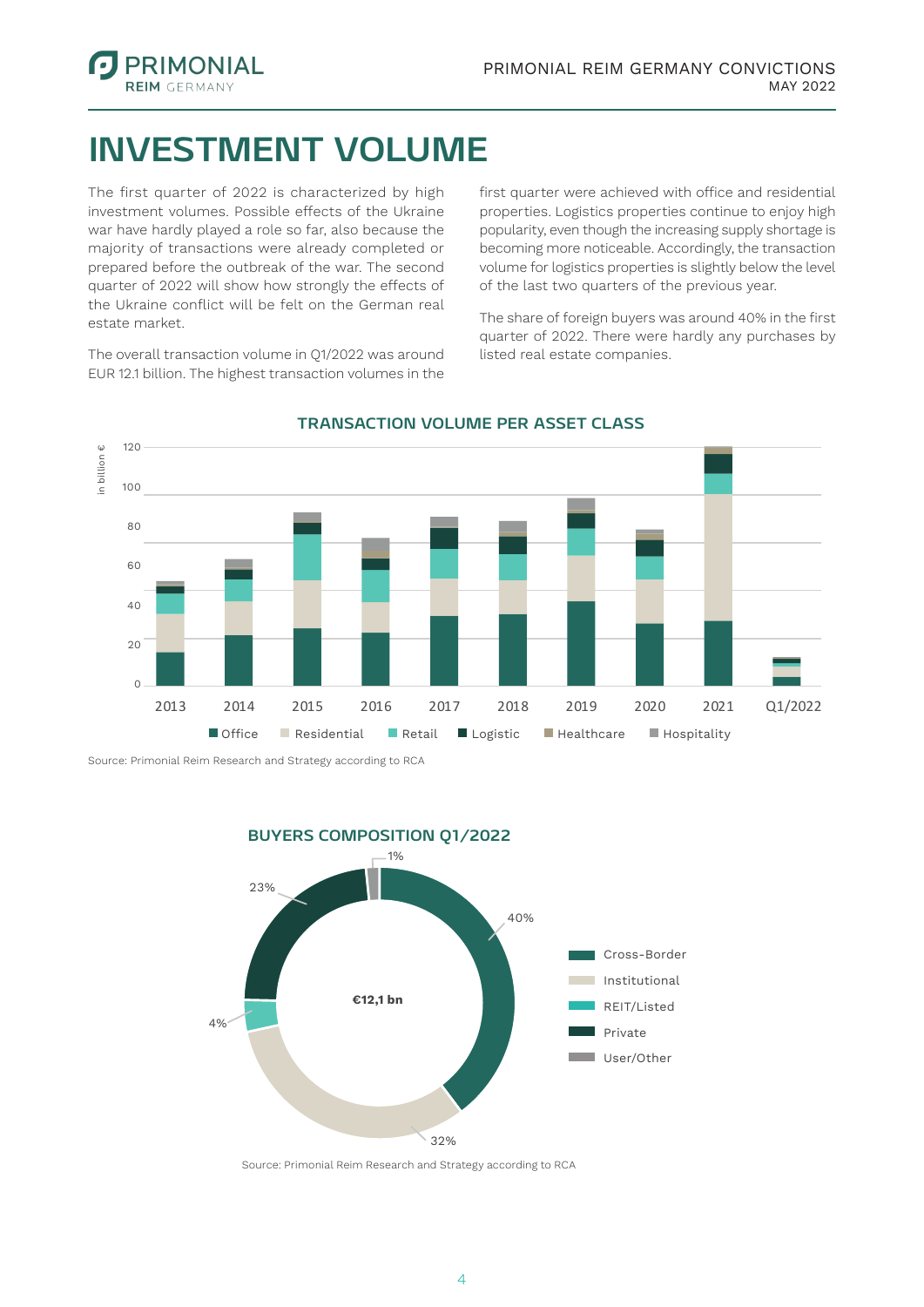

### **SUMMARY PER ASSET CLASS**

| <b>Asset</b><br><b>Class</b>                                                                                                                                                                                                                                                                                                                                                                                                      | <b>Transaction</b><br><b>Volume Q1/2022</b> | <b>Transaction</b><br><b>Volume</b><br>5-year-<br>average first<br>quarter | <b>Cross-Border</b><br><b>Volume Q1/2022</b><br>or latest | <b>Prime yields</b><br>Q1/2022 | <b>Trend transaction</b><br>volume Q1/2022 |
|-----------------------------------------------------------------------------------------------------------------------------------------------------------------------------------------------------------------------------------------------------------------------------------------------------------------------------------------------------------------------------------------------------------------------------------|---------------------------------------------|----------------------------------------------------------------------------|-----------------------------------------------------------|--------------------------------|--------------------------------------------|
| <b>Office</b><br>빏<br>88                                                                                                                                                                                                                                                                                                                                                                                                          | €3.9 bn                                     | €5.7 bn                                                                    | €0.8 bn<br>(20%)                                          | 2.5%                           |                                            |
| <b>Residential</b>                                                                                                                                                                                                                                                                                                                                                                                                                | €4.2 bn                                     | €3.8 bn                                                                    | €2.0 bn<br>(49%)                                          | 2.1%                           |                                            |
| <b>Retail</b>                                                                                                                                                                                                                                                                                                                                                                                                                     | €1.6 bn                                     | €2.0 bn                                                                    | €0.5 bn<br>(30%)                                          | 2.75%<br>(shops)               |                                            |
| <b>Healthcare</b><br>$\begin{tabular}{ c c } \hline \rule{0pt}{3ex} \rule{0pt}{3ex} \rule{0pt}{3ex} \rule{0pt}{3ex} \rule{0pt}{3ex} \rule{0pt}{3ex} \rule{0pt}{3ex} \rule{0pt}{3ex} \rule{0pt}{3ex} \rule{0pt}{3ex} \rule{0pt}{3ex} \rule{0pt}{3ex} \rule{0pt}{3ex} \rule{0pt}{3ex} \rule{0pt}{3ex} \rule{0pt}{3ex} \rule{0pt}{3ex} \rule{0pt}{3ex} \rule{0pt}{3ex} \rule{0pt}{3ex} \rule{0pt}{3ex} \rule{0pt}{3ex} \rule{0pt}{3$ | €0.3 bn                                     | €0.3 bn                                                                    | €0.1 bn<br>(37%)                                          | 3.9%                           |                                            |
| <b>Hotel</b><br>***<br>poopo<br>m                                                                                                                                                                                                                                                                                                                                                                                                 | €0.3 bn                                     | €0.6 bn                                                                    | €0.03 bn<br>(11%)                                         | 4.3%                           |                                            |
| <b>Logistics</b>                                                                                                                                                                                                                                                                                                                                                                                                                  | €1.7 bn                                     | €1.8 bn                                                                    | €1.2 bn<br>(72%)                                          | 3.0%                           |                                            |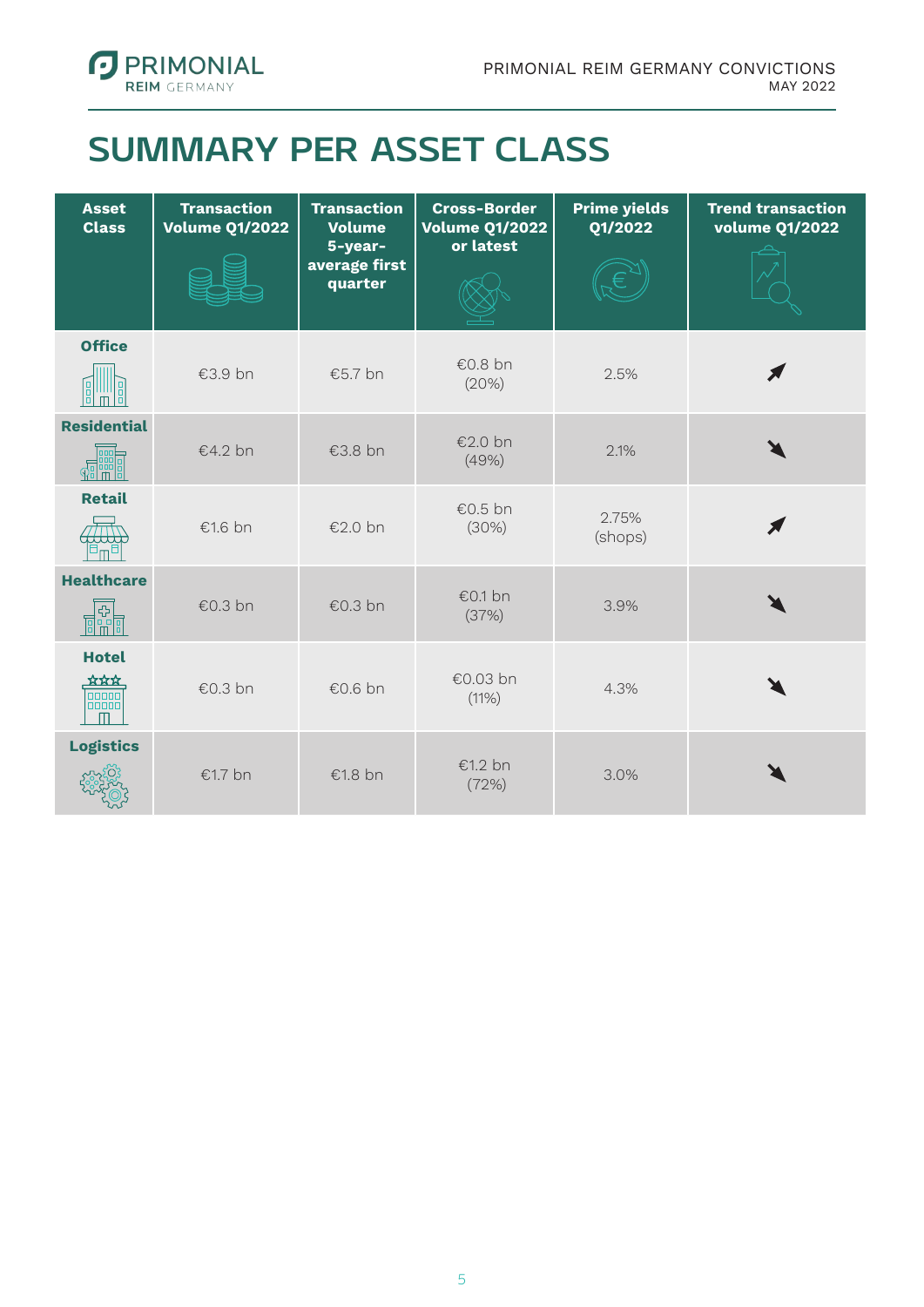

in Milliarden €

€ billion



| <b>OFFICE TRANSACTION VOLUME 01/2022</b>            | €3.9 bn |
|-----------------------------------------------------|---------|
| THEREOF CROSS-BORDER INVESTMENT VOLUME Q1/2022      | €0.8 bn |
| <b>PRIME YIELDS OFFICE A-CITIES</b>                 | 2.5%    |
| <b>PRIME YIELDS OFFICE SECONDARY-CITIES</b>         | 3.1%    |
| <b>TRANSACTION VOLUME TREND COMPARED TO 01/2021</b> |         |

The investment volume for office properties in the first quarter was around €3.9 billion. This represents a higher figure compared with the prior-year quarter. However, compared to last five years, the start to the year for office real estate was rather subdued. The figures do not include the acquisition of alstria by Brookfield. The largest single transaction was the purchase of the Marienturm by DWS for over EUR 800 million. Foreign investors played a minor role in the first quarter of 2022, accounting for around 20%. Nevertheless, office property remains the most important asset class among institutional investors. This can be seen not least in several recently launched German office funds.

Prime yields have remained stable both in the top 7 and in secondary locations. So far, there are no signs of a decline in demand for office space as a result of increased home office offerings. On the contrary, it can be assumed that modern and attractive office space, in which flexible working concepts can be implemented well, higher demand can be expected in the future. Especially when employers want to create incentives to return to the office, the location of the office plays a major role. In particular, downtown locations offer commuting employees the opportunity to combine their office presence days with shopping activities or restaurant visits. Current figures from brokerage houses, which

0,0% 0.0%1,0% 1.0% 2,0% 2.0% 3,0% 3.0% 4,0% 4.0% 5,0% 5.0% 6,0% 6.0% 7,0% 7.0% 15 15 20 20 25 25 30 30 35 35 40 40 2016 2017 2018 2019 2020 2021 2022 **OFFICE TRANSACTION VOLUME AND YIELDS Q1 Q2 Gaster Prime Yields A-Cities**  $1<sub>0</sub>$ 5  $\Omega$ Q1 Q2 Q3 Q4 Prime Yields Secondary Cities

see slightly rising office vacancies in more peripheral locations and at the same time high office space turnover and falling vacancies in central locations (e.g. in Munich), confirm this assumption.

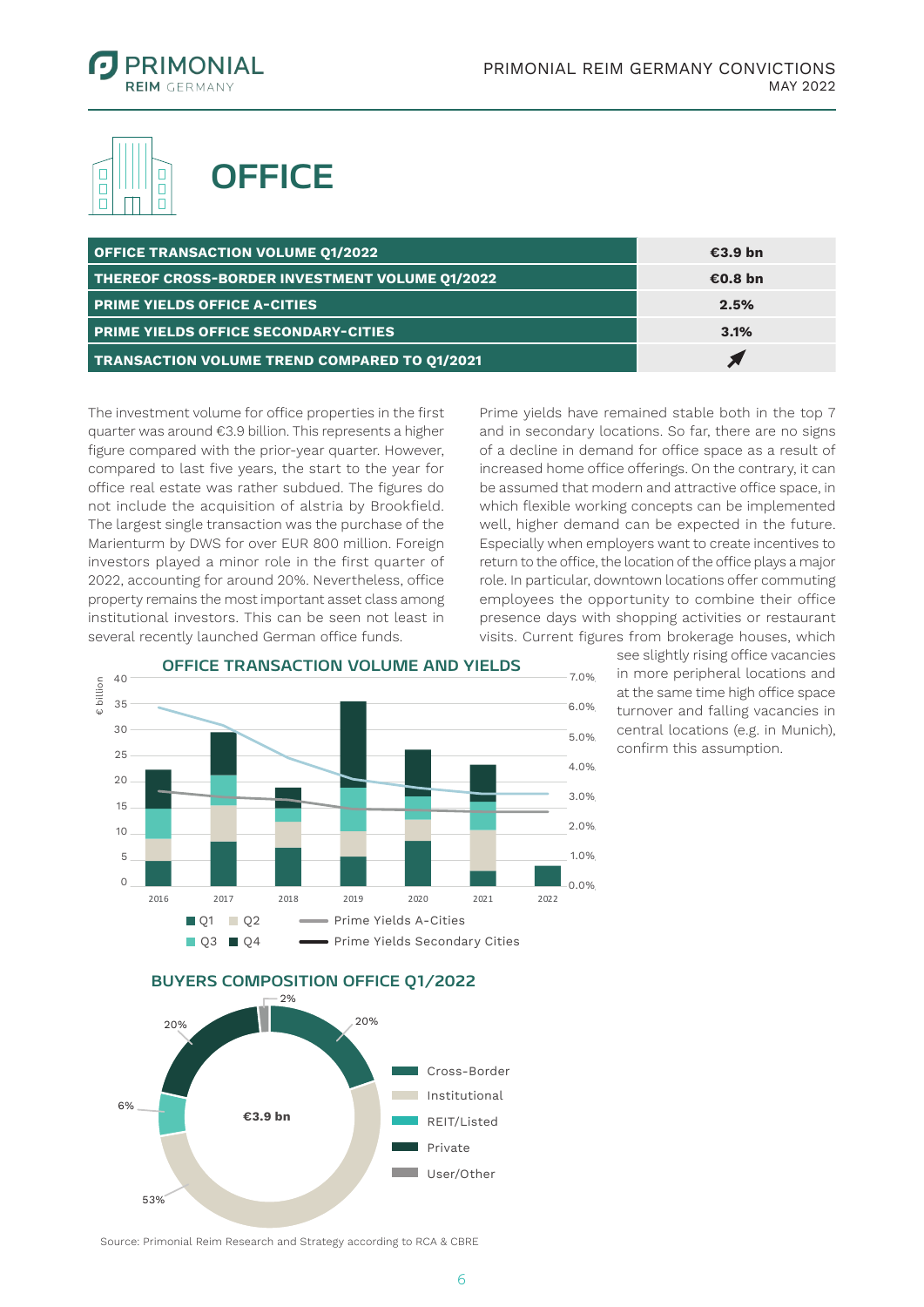



## **RESIDENTIAL**

| <b>RESIDENTIAL TRANSACTION VOLUME Q1/2022</b>       | €4.2 bn |
|-----------------------------------------------------|---------|
| THEREOF CROSS-BORDER INVESTMENT VOLUME Q1/2022      | €2.0 bn |
| <b>FRIME YIELDS RESIDENTIAL</b>                     | 2.1%    |
| <b>TRANSACTION VOLUME TREND COMPARED TO 01/2021</b> |         |

Residential real estate continues to enjoy great popularity at the start of 2022. With a transaction volume of €4.2 billion, the record result of the previous year's quarter was not matched, but nevertheless a remarkable result was achieved. The largest share was attributable to foreign investors, for whom German residential real estate continues to be regarded as a safe haven. The already low prime yield remained constant in the first three months of the year.

In principle, the Ukraine war is not expected to have any direct impact on the German housing market, apart from a temporary increase in housing demand due to

Ukrainian refugees. The situation is different with regard to the increased energy costs - indirectly linked to the Ukraine conflict. These will lead to a significantly higher housing cost burden (warm rent) for tenants in Germany, so it remains uncertain whether the high expectations of future rent increases will be met in the coming years.

In addition, a CO<sub>2</sub> levy will be due from January 2023. The governing parties have now agreed on a CO $_{_2}$  levy to be distributed among tenants and landlords on a sliding scale according to energy efficiency. This is intended to create incentives for landlords to invest in the energy efficiency of their buildings. Future investor demand



#### **RESIDENTIAL TRANSACTION VOLUME AND YIELDS**

is therefore expected to be high for energy-efficient buildings. For older housing stock, it is even more important than before to take a realistic look at the required refurbishment measures so as not to be surprised by escalating investment costs (capex).



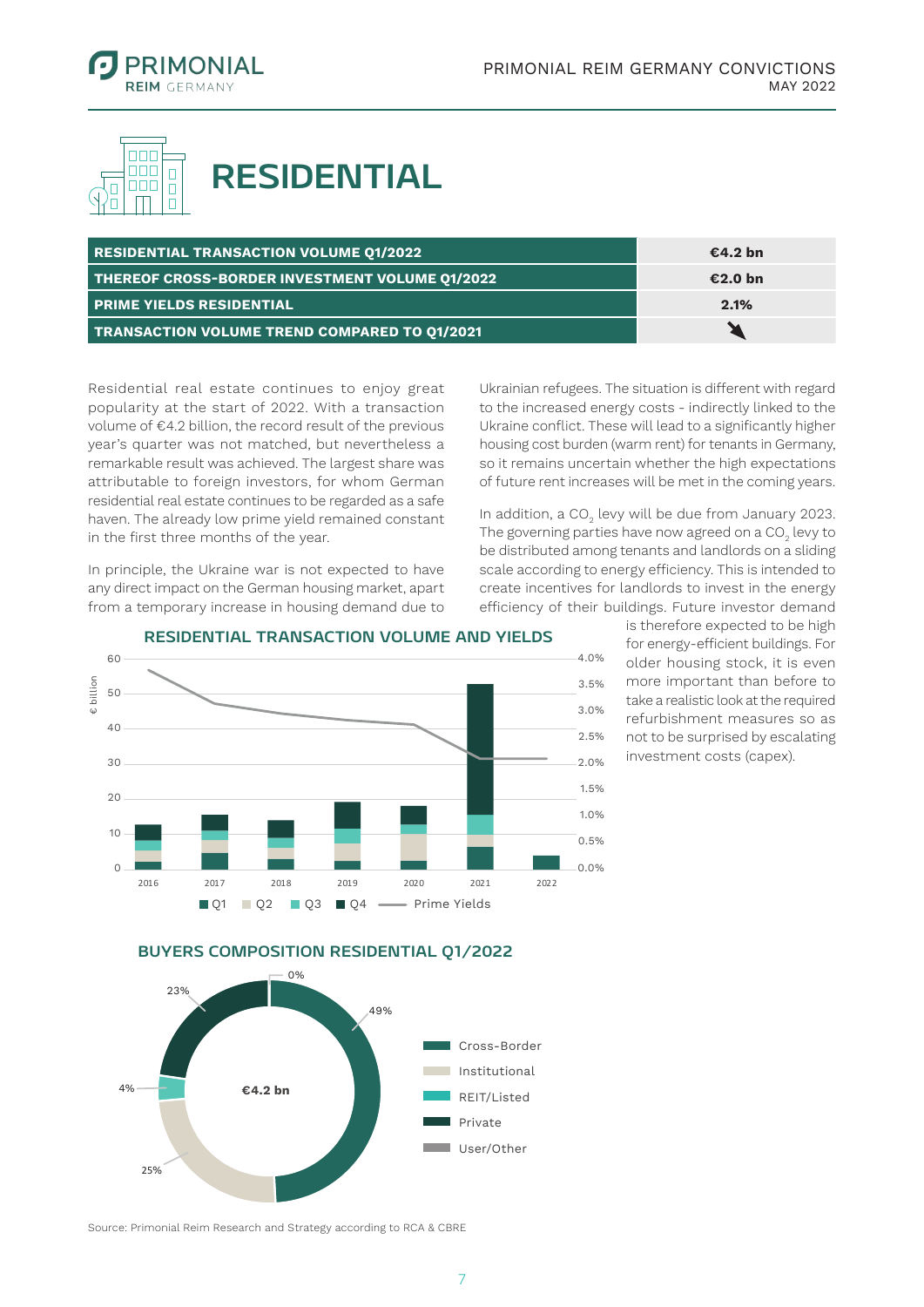





| <b>RETAIL TRANSACTION VOLUME 01/2022</b>            | €1.6 bn |
|-----------------------------------------------------|---------|
| THEREOF CROSS-BORDER INVESTMENT VOLUME Q1/2022      | €0.5 bn |
| <b>PRIME YIELDS HIGH STREET SHOPS</b>               | 2.8%    |
| <b>PRIME YIELDS SUPERMARKETS</b>                    | 3.5%    |
| <b>PRIME YIELDS SHOPPING CENTER</b>                 | 4.8%    |
| <b>TRANSACTION VOLUME TREND COMPARED TO Q1/2021</b> |         |

Retail real estate has experienced a comparatively good start to the investment year 2022. At around €1.6 billion, the previous year's figure was exceeded. Nevertheless, structural uncertainties remain, particularly regarding shopping centers, but also with regard to the future viability of some city center locations. Pressure from increasing online retail remains high. Accordingly, prime yields have remained at the previous year's level. For high-street stores, these are 2.8%, for supermarkets 3.5% and for shopping centers 4.8%.

Foreign investors invested around EUR 500 million in retail properties in Germany in the first three quarters. This corresponds to around one third of the total investment volume in this asset class



#### **TRETAIL TRANSACTION VOLUME AND YIELDS**

BUYERS COMPOSITION RETAIL Q1/2022

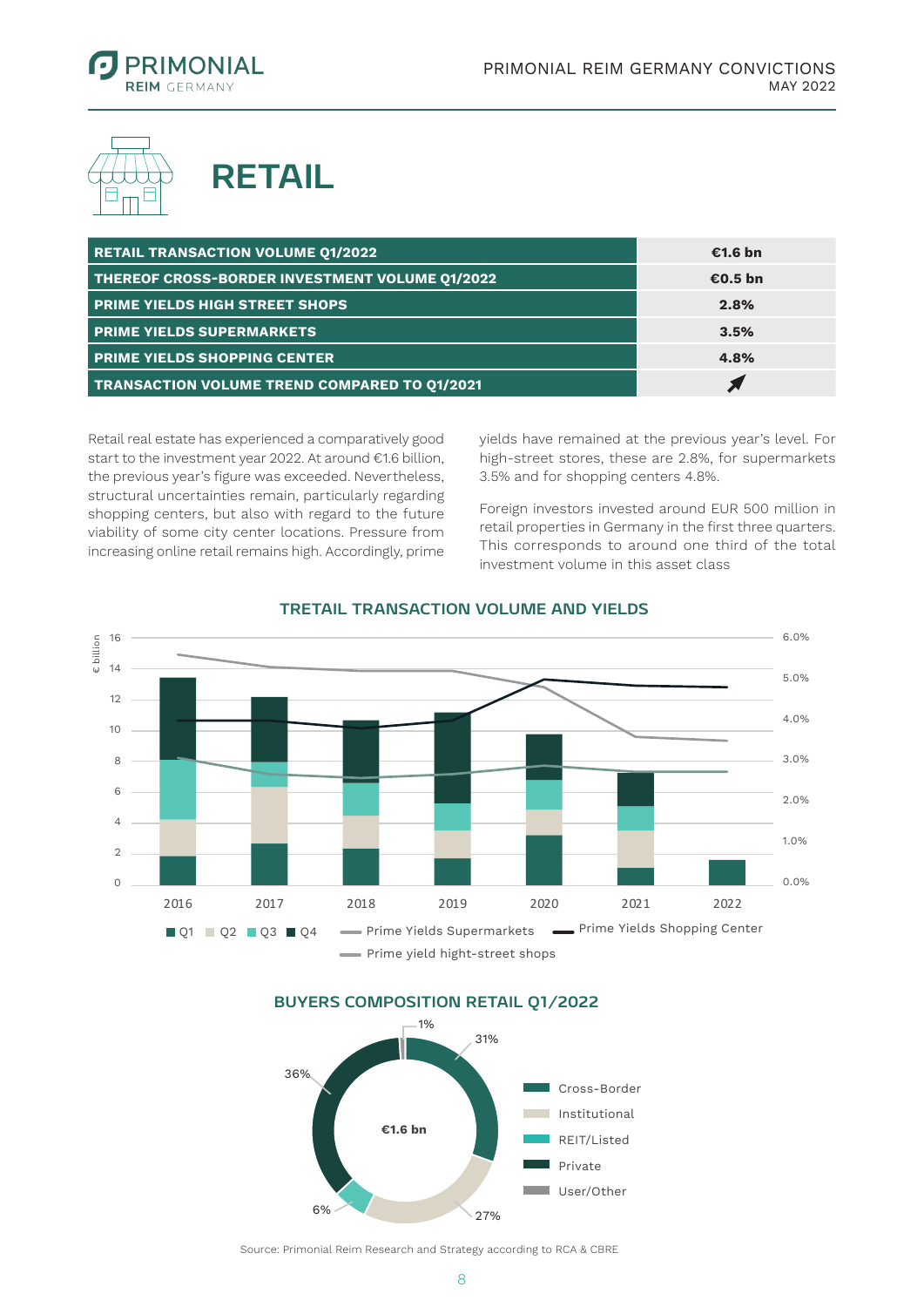



| <b>HEALTHCARE TRANSACTION VOLUME 01/2022</b>        | €0.3 bn |
|-----------------------------------------------------|---------|
| THEREOF CROSS-BORDER INVESTMENT VOLUME Q1/2022      | €0.1 bn |
| <b>PRIME YIELDS HEALTHCARE 2021 (GROSS)</b>         | 3.9%    |
| <b>TRANSACTION VOLUME TREND COMPARED TO 01/2021</b> |         |

Demand for healthcare real estate will remain high in 2022. However, the shortage of supply is becoming increasingly noticeable. The transaction volume in the first three months was around €0.3 billion, slightly below the level of the previous two years. The market continues to be dominated by very specialized players. Certain competitive advantages arise for companies that act both as investors and project developers and, in some cases via subsidiaries, also as operators. Particularly attractive properties and newly built nursing homes are not available to the market in these cases, as the

project developer holds these in its own portfolio. At the same time, project developers are particularly affected by rising interest rates due to their low equity coverage.

It remains to be said that the future demand for healthcare real estate is high due to demographic developments and that higher construction activity is required to meet the demand in the medium term.

Gross prime yields for nursing homes remain at 3.9%. Somewhat lower returns are being achieved for assisted living facilities due to the lower level of regulation.



#### HEALTHCARE TRANSACTION VOLUME AND YIELDS

#### BUYERS COMPOSITION HEALTHCARE Q1/2022

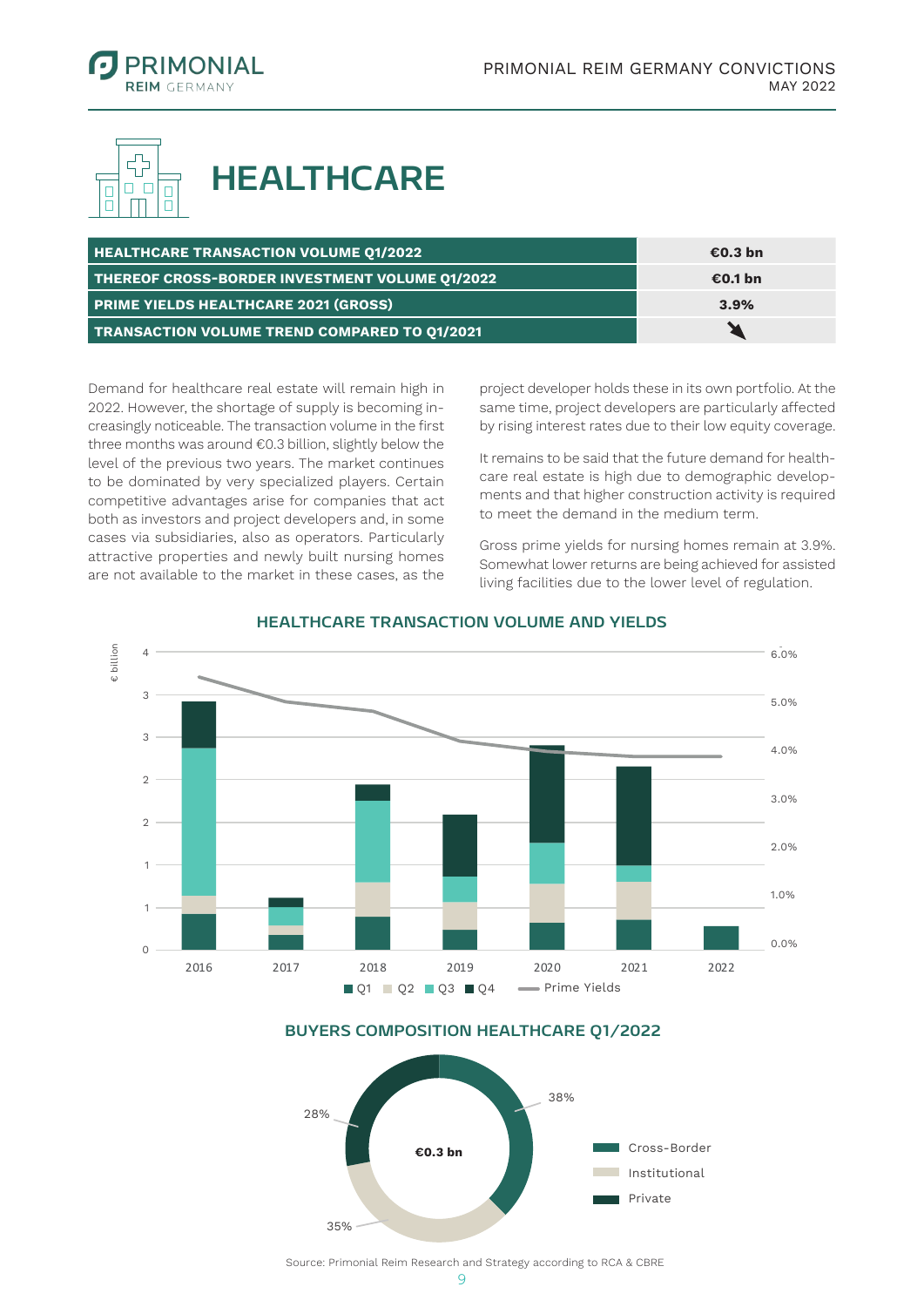

nnnnn nnnnn



| <b>HOTEL TRANSACTION VOLUME Q1/2022</b>             | €0.3 bn  |
|-----------------------------------------------------|----------|
| THEREOF CROSS-BORDER INVESTMENT VOLUME Q1/2022      | €0.03 bn |
| <b>PRIME YIELDS HOTEL</b>                           | 4.3%     |
| <b>TRANSACTION VOLUME TREND COMPARED TO 01/2021</b> |          |

The hotel sector remains the crisis child of the German real estate market at the beginning of 2021. In particular, the lack of interest from foreign investors highlights the uncertainties that still exist in the hotel market. Some hotel companies were saved from insolvency in the last two years by a large number of government support measures. It remains to be seen whether the hotel companies will be able to return to the pre-Corona years now that the aid measures have expired. The biggest question marks continue to be in the city and trade show hotel industry, as well as in cities that saw high construction activity in the pre-Covid years. Transportsvolumenten und Renditen Hotel et al.

Prime yields remained unchanged at 4.3% in the first quarter. It is to be expected that - outside the resort hotel sector - investors will continue to act cautiously with regard to hotel investments in the coming months. In addition to the market-related risks, the hotel segment, as an industry with comparatively high CO<sub>2</sub> emissions, will face particularly great challenges in the future against the backdrop of the necessary decarbonization.



#### **HOTEL TRANSACTION VOLUME AND YIELDS**



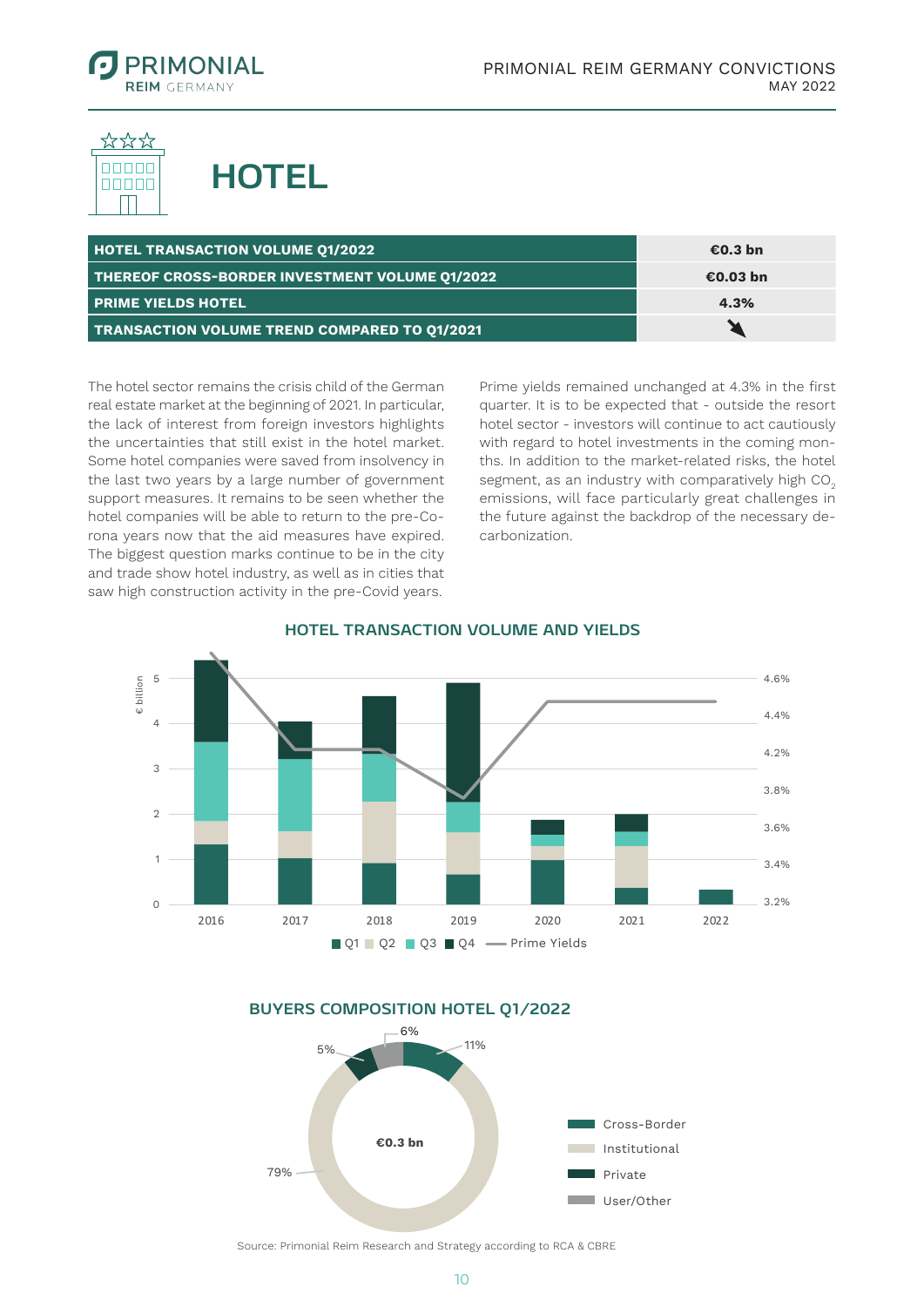



## **LOGISTICS**

| <b>LOGISTICS TRANSACTION VOLUME 01/2022</b>         | €1.7 bn |
|-----------------------------------------------------|---------|
| THEREOF CROSS-BORDER INVESTMENT VOLUME Q1/2022      | €1.2 bn |
| <b>PRIME YIELDS LOGISTICS</b>                       | 3.0%    |
| <b>TRANSACTION VOLUME TREND COMPARED TO 01/2021</b> |         |

The supply shortage is becoming increasingly noticeable in logistics properties, with a transaction volume of around €1.7 billion in the first quarter of 2022. At the same time, demand pressure remains high and has even been intensified in some cases by recently launched logistics special funds.

Foreign investors are very active in the logistics segment. More than EUR 1.2 billion of foreign capital was invested in the German logistics real estate market in the first three months.

The high pressure of demand has led to further falls in prime yields. The prime yield currently stands at 3.0%. The gap to office or residential real estate in prime locations as well as to risk-free investment alternatives, such as Bunds, has thus narrowed further. Nevertheless, an end to yield compression does not appear to be in sight at present. Due to the ongoing tension in global supply chains, demand for logistics space is expected to remain high. The limiting factor is a noticeable shortage of space, which is also the subject of (local) political discussions against the backdrop of unsustainable land sealing by logistics halls.



#### **LOGISTICS TRANSACTION VOLUME AND YIELDS**

**BUYERS COMPOSITION LOGISTIC Q1/2022**

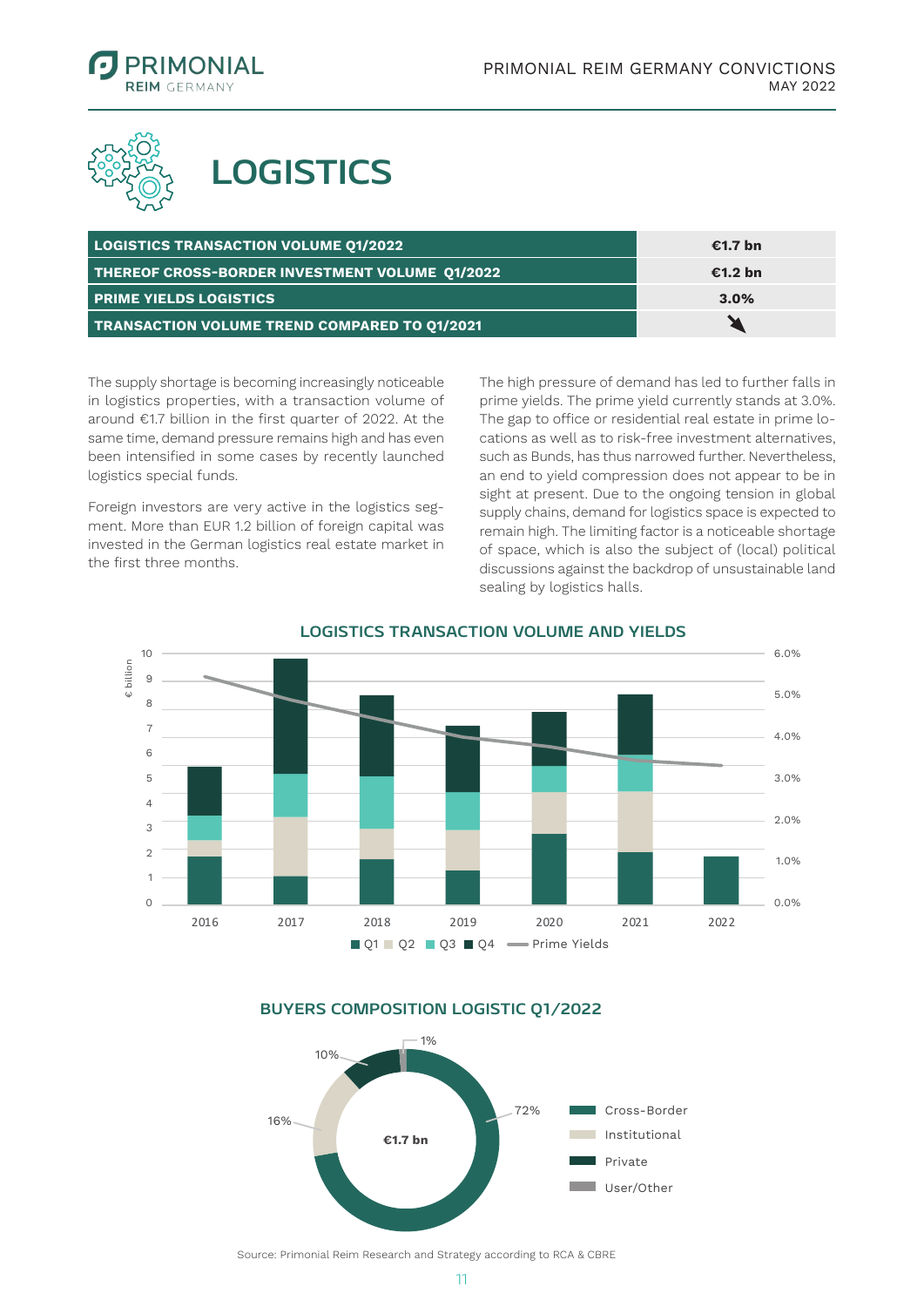#### **DEFINITIONS**

**10-year government bonds:** debt securities issued by a state for a period of ten years, generally acknowledged to be a risk-free investment.

**Investment volume/transaction volume in corporate real estate:** total volume of premises acquired in the offices, residential, retail, business premises and warehouses segments by an investor.

**Take-up of offices:** all leases or sales to the occupant (as opposed to sales to investors) for premises to be used as offices. It is expressed as square meters of usable space.

**Yield:** ratio between the net revenues from the building and the capital committed by the buyer (acquisition price + fees and transfer taxes). All yields quoted follow this definition unless otherwise stated.

**High-Street-Shops:** traditional ground-floor retail premises located in town-center high streets.

**Shopping center:** a building containing at least 20 retail outlets housed in indoor centers around a large food store that drives customer traffic.

**RevPAR:** abbreviation for Revenue Per Available Room. It corresponds to the turnover on accommodation of an establishment divided by the total number of rooms RevPAR also corresponds to Occupancy Rate multiplied by ADR.

**Hotel Occupancy Rate (OR):** ratio of the number of occupied rooms to the total number of rooms in a hotel.

#### **About Primonial REIM**

**Primonial REIM** has a workforce of 400 employees in **France, Germany, Luxembourg**, **Italy, the UK**  and **Singapore**. Its values of conviction and commitment as well as its expertise on a European scale are used to design and manage real estate funds for its national and international clients, whether they are individuals or institutions.

**Primonial REIM** currently has €32.4 billion of assets under management. Its conviction-based allocation breaks down into:

- **47%** offices,
- **31%** healthcare/education,
- **9%** residential,
- **8%** retail,
- **5%** hotels.

Its pan-European platform manages **61 funds** and has more than 80.000 investor clients, **54%** of which are **individual investors** and **46% institutional**. Its real estate portfolio consists of more than 1.400 properties (offices, health/education, retail, residential, hotels) located in **10 European countries**.

**www.primonialreim.com**

#### CONTACT ·

#### RESEARCH & STRATEGY DEPARTMENT

Daniel WHILE, MRICS • Head of Research, Strategy & Sustainable Development daniel.while@primonialreim.com Henry-Aurélien NATTER, MRICS • Head of Research henry-aurelien.natter@primonialreim.com Adrien ISIDORE • Economist Statistician adrien.isidore@primonialreim.com Florian WENNER • Senior Researcher florian.wenner@primonialreim.com

The Research & Strategy Department's role is to formalize Primonial REIM's real estate investment strategies, based on continuous monitoring of the French and European markets. Although collective real estate accounts for a growing share of institutional portfolios and household savings, it is at the crossroads of financial (hierarchy of rates), economic (tenants' business models), demographic (the metropolisation phenomenon) and societal (changes in usage) factors. This is why a cross-cutting analysis is needed, which is also long term and therefore in keeping with the horizon of most real estate investors.

Real Estate Convictions Europe offers Primonial REIM's quarterly view of its markets of choice, i.e. offices, retail outlets and healthcare and residential real estate, in the Eurozone.